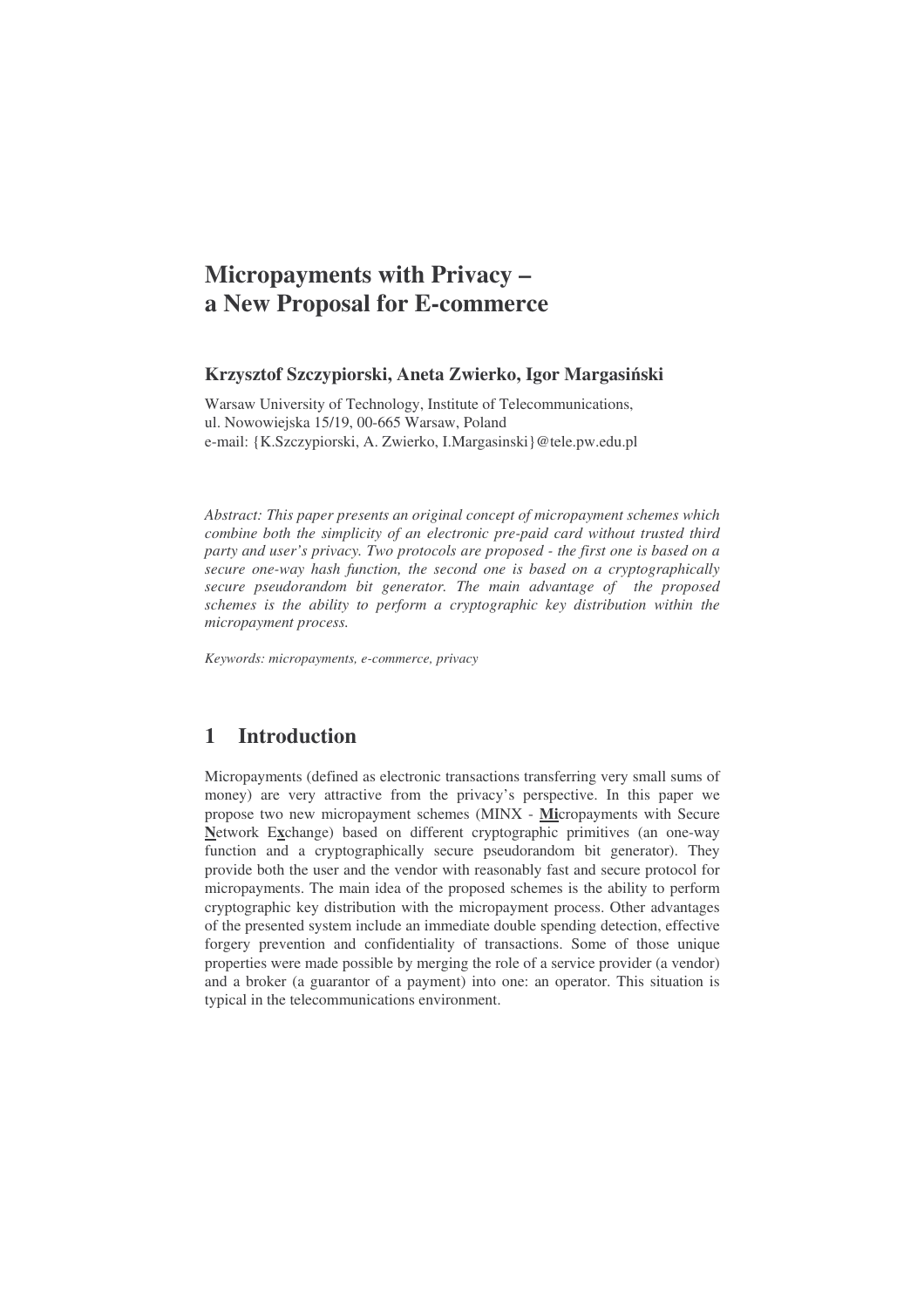# **2 Related Work**

The most important and known micropayment schemes are PayWord and Micromint proposed by Ronald L. Rivest and Adi Shamir in 1996 [14]. Both schemes are based on Trusted Third Party (TTP) named broker and need Public Key Infrastructure (PKI) in order to work properly [10]. In the first one, PayWord, an user utilizes a cryptographic one-way function to produce a sequence of coins. A payment is granted by the broker. Once a day vendors contact brokers and vendors' money gets transferred. The second scheme is based on a different idea – it also uses the one-way function as a method of producing coins, but the coins come from a broker and then are distributed to users. This special method makes forging coins much more difficult than producing real ones by a broker. This concept is based on the birthday-paradox for one-way functions [10]. Another micropayment scheme was proposed by Torben P. Pedersen and was named the CAFÉ project  $([12], [1])$ . It is also based on the one-way function and it is very similar to the schemes proposed by Shamir and Rivest, but it was developed independently. The CAFÉ system is a part of the ESPIRIT project. Other schemes were proposed by Shamir (based on lottery tickets system [13], improved in [11]). A similar micropayment scheme, based on hash functions and called NetPay, was proposed by Xiaoling Dai and John Grundy [2]. Their paper also provides details of a possible architecture and an implementation of such system. The idea of combining some properties of macro- and micropayments schemes was introduced by Stanisław Jarecki and Andrew Odłyżko in [8]. Their scheme combines the simplicity of an off-line micropayment scheme with an on-line security of a transaction, which means that a vendor is consulting a broker from time to time during communication with a client. This enables the vendor to check if the client is not cheating. Many other micropayment methods are discussed in [7] and [4]. One of the commercial systems was proposed by IBM: Internet Keyed Payment Systems (*i*KP), discussed in [6].

# **3 Proposals of New Schemes**

We propose two new schemes for micropayments. Both are pre-paid cards oriented, which means that they have almost all the advantages and disadvantages of real-life pre-paid cards. The main novel idea of the MINX system is the performing cryptographic key distribution within the micropayment process.

### **3.1 Properties of Pre-paid Cards**

Pre-paid cards can be treated as types of micropayments. Contradictory to classic micropayment schemes, there is no TTP. When a user buys a pre-paid card the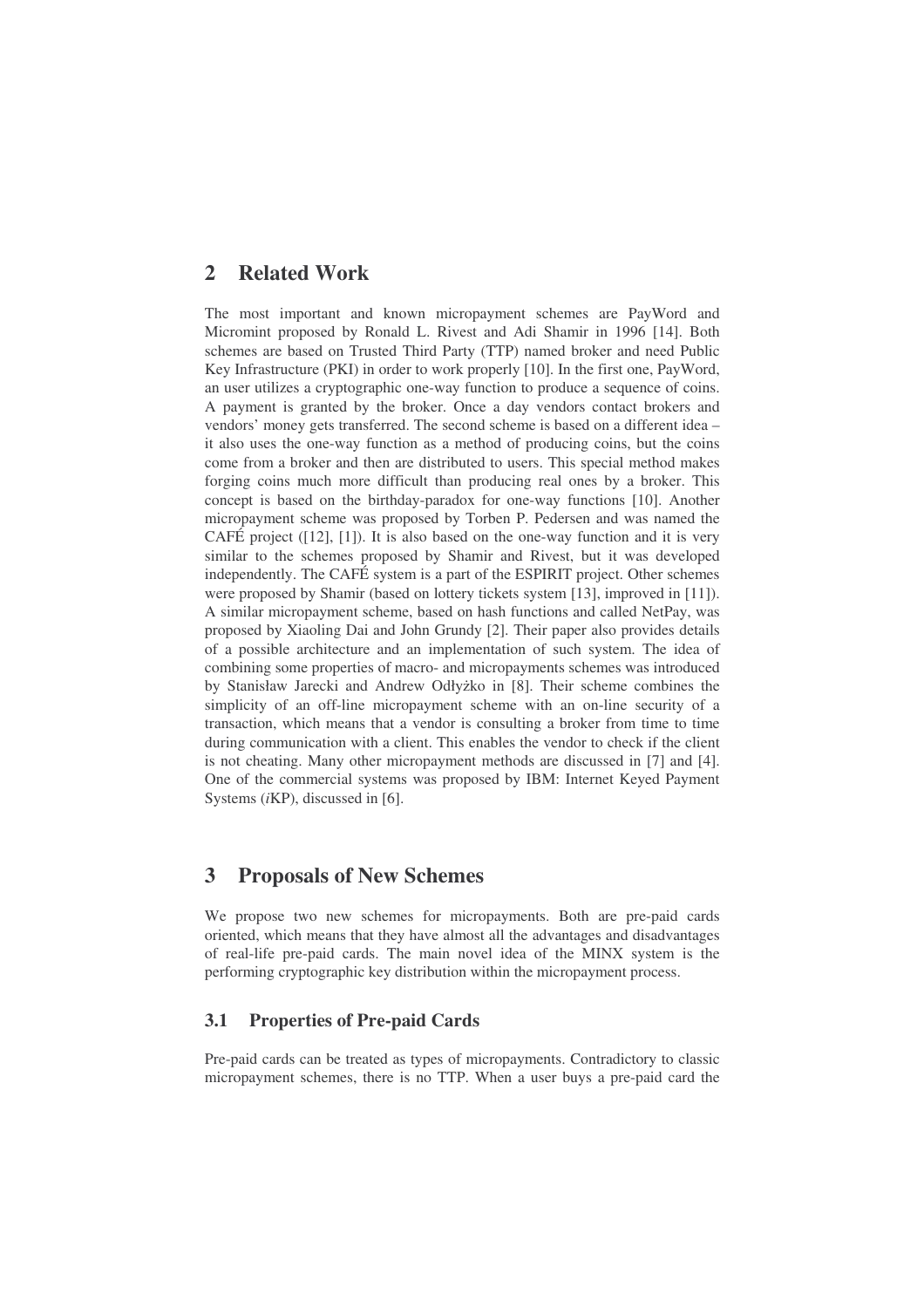user has to trust an operator that the card is valid and ready to use. In a traditional purchase (not pre-paid), the user knows exactly how it works. That is why a trusted operator is the major factor in the schemes discussed. Another advantage of the pre-paid card is the possibility to use only a fraction of it. A partially used card is ready to be utilized at any time. The process does not require a user to provide an operator with any information during card purchase or its usage.

The proposed schemes are based on two different cryptographic primitives: the one-way hash function and the cryptographically secure pseudorandom bit generator.

A hash function **h** maps an input **x** to output  $h(x)$  of a fixed length. For a given x,  $h(x)$  is easy to compute. A one-way hash function (h) has the following properties [10]:

- one-way (preimage resistance) for  $y = h(x)$ , computing x from y is infeasible,
- weak collision resistance ( $2^{nd}$  preimage resistance) for given  $x_1$  and  $h(x_1)$  it is computationally infeasible to find such  $x_2$  that  $h(x_1) = h(x_2)$ ,
- strong collision resistance it is computationally infeasible to find such  $x_1$ and  $x_2$  that  $h(x_1) = h(x_2)$ .

A pseudorandom bit generator (PRBG) is a deterministic algorithm which for a given input sequence (a truly random binary sequence) outputs a different binary sequence, much longer, which "appears" to be random. The PRBG passes the *next-bit* test if there is no polynomial-time algorithm which can differentiate between this PRBG output and a truly random sequence with probability significantly greater than ½. The PRBG, which passes the *next-bit* test, even under some plausible, unproved mathematical assumptions, is called the cryptographically secure pseudorandom bit generator (CSPRBG).

#### **3.2 MINX General Overview**

Basic definitions:

- *key:* in MINX system a key means a secret key for a symmetric cipher (like Advanced Encryption Algorithm – AES, RC6),
- *impulse*: an impulse means one unit of payment which can be extracted from a pre-paid card,
- *ID*: every user who wants to use a valid card has a unique identifier named ID assigned by an operator; the ID enables the operator to find a proper secret key for decrypting data received from each user.

Both MINX schemes are based on the same **four steps** (Fig. 1):

**Step 1.** A user shows part of a card to an operator.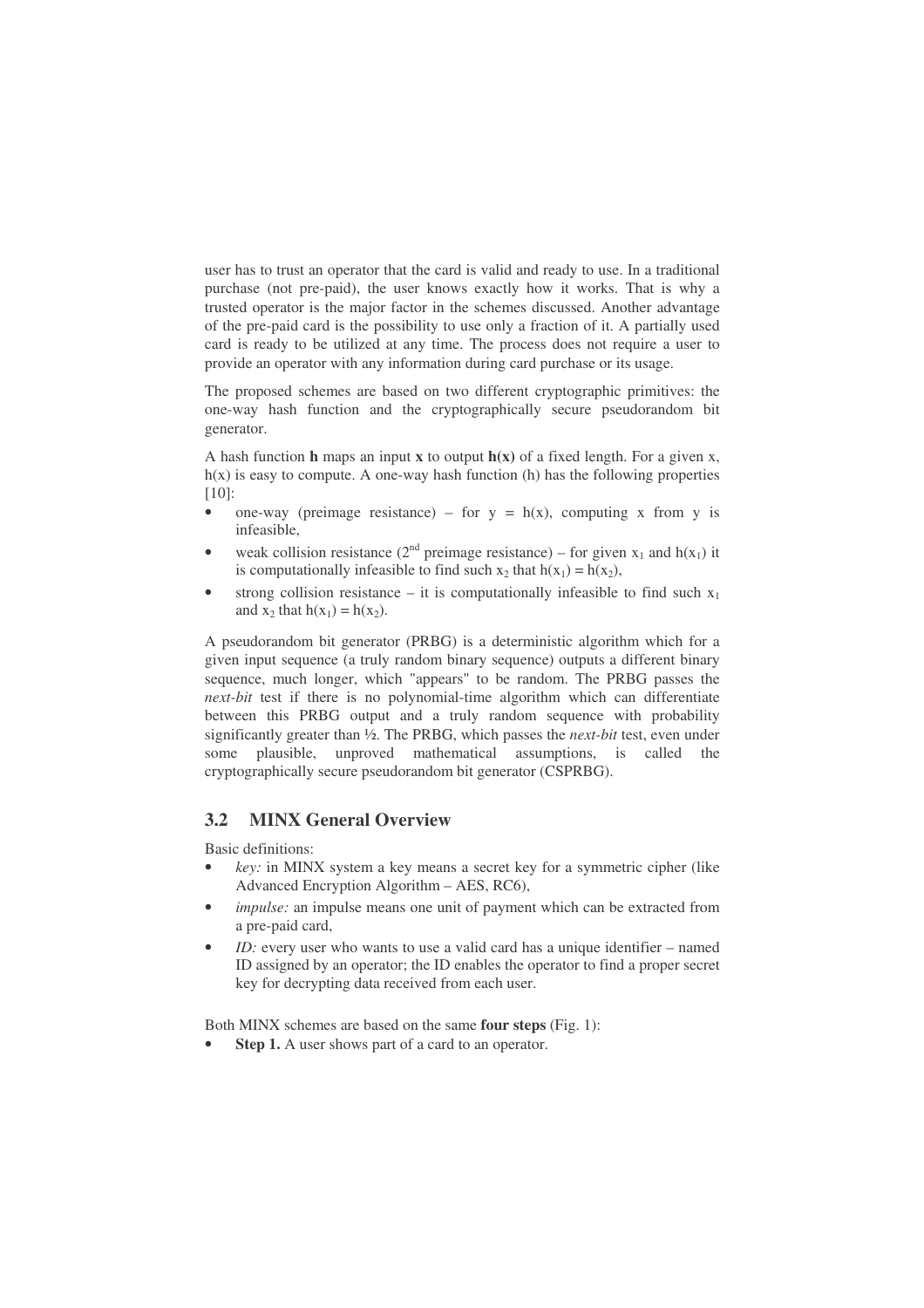- **Step 2.** The operator sends a confirmation and an assigned ID to the user; at the same time the operator computes a current key.
- **Step 3.** The user computes a current key and an impulse, encrypts it with requested data and sends it to the operator.
- **Step 4.** The operator validates it and sends a response back to the user.

After the completion of step 4, it is possible to establish a secure communication between the user and the operator – a key (shared between the user and the operator) **is destined to be used as a session key in all secure exchanges between the parties until a new key gets established.** The last two steps are repeated until the user wants to use a service provided by the operator (with a set fee) or the user's virtual pre-paid card is used up.



*Fig. 1.* MINX – four basic steps

### **3.3 Scheme Based on One-Way Hash Functions**

A client buys a pre-paid card, which consists of 4 elements: secret initialization value (seed) –  $x$ , card's value, the number of hashes – z (number of impulses on card is z/2) and function for generating impulses – **h**. The card with the above parameters has to be delivered secretly and should be authorized by an operator. We do not specify a way of buying a card. This topic is not included in this paper and can be realized by a macropayment system or a physical purchase.

When a user wants to use a pre-paid card, the user sends the following values to an operator: value of the card, number of impulses and  $h^{z}(x)$  – the  $z^{th}$  hash of x value computed using h. This initial step of communication can be kept secret. For example, the user can encrypt the card with the operator's public key. The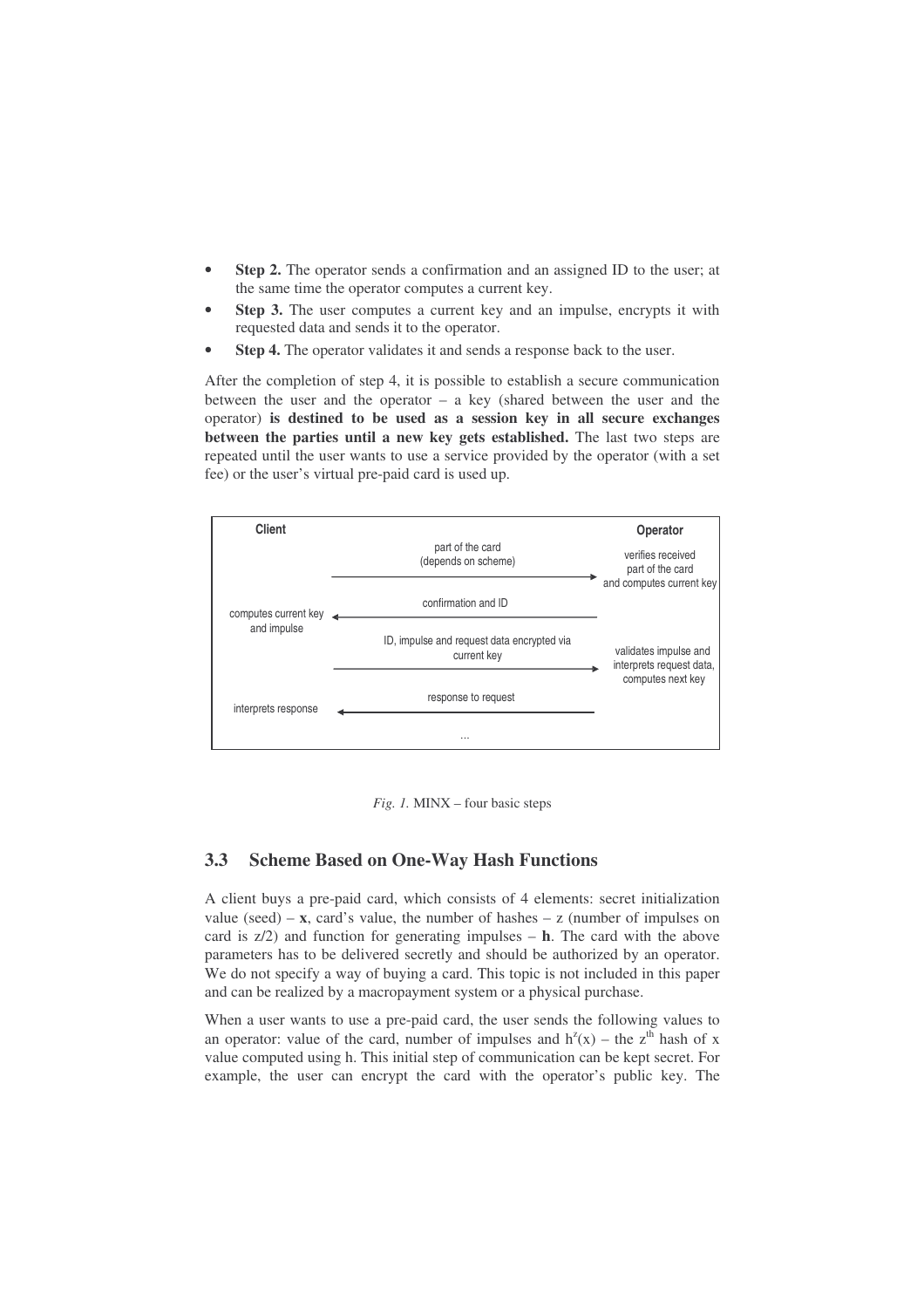operator does not need to authorize this activity, because only when **x** is known to the user, the user can participate in the rest of the communication.

The operator, using  $h^2(x)$  and other values sent by the user (step 1), can identify a pre-paid card in its own database and validate it. While using a contemporary secure hash function,  $h^{z}(x)$  is a unique identifier for each card. The length of  $h^{z}(x)$ should be from 160 bits (SHA-1 – Secure Hash Algorithm) up to 512 bits (SHA-512).

If the card is valid, the operator computes the first secret key  $h^{z-1}(x)$  and gives the user a unique identifier (ID), so the user's messages can be distinguished from other messages. At the same time the operator sends user confirmation and ID (step 2).

The user, after having received a confirmation from the operator, also computes the first secret key:  $h^{z-1}(x)$  and the first impulse:  $h^{z-2}(x)$ . Next the user encrypts the impulse and the information about service that the user requested with a secret key and sends it to the operator along with a unique identifier (step 3). After decryption the operator can verify the impulse value by hashing it twice and checking if it equals to what is stored in the database  $(h^z(x))$ . Then, the user is provided with the requested service, and the data for this card is changed in the database. The operator computes a new key and changes the value of the card from:  $h^{z}(x)$  to  $h^{z-2}(x)$  (step 4).

When the operator receives the impulse equal to x from the user, the card gets used up. The operator should hold it in its database:  $h^{z}(x)$ , x and value of the card to be able to validate incoming cards. Changing  $h^{z}(x)$  to  $h^{z-2}(x)$  (new values) enables the operator to hold current value/number of impulses in its database. The user does not have to send every impulse to the operator. The user can show the operator that the user wants to use more impulses at this time to pay for more expensive services or to use the service for a longer time.

The impulses themselves, in this scheme, are random-looking. Based on the properties of a hash function, it is not possible to compute x from  $h^{z}(x)$ . The reason for the implementation of additional secret keys, connected to impulses, is to provide the user with confidentiality of services that the user requests without the need for public key cryptography or secret-key sharing schemes.

The advantages of this scheme include:

- confidentiality of communication between the user and the operator,
- possibility of using services with different values/prices with one card,
- no need for the TTP to compute impulses prior to card usage. The user does not have to request an authorization of the card.

The disadvantages include:

- computation of impulses and keys, their validation is slower than in classical micropayment schemes,
- the operator has to be trusted just like in the real world.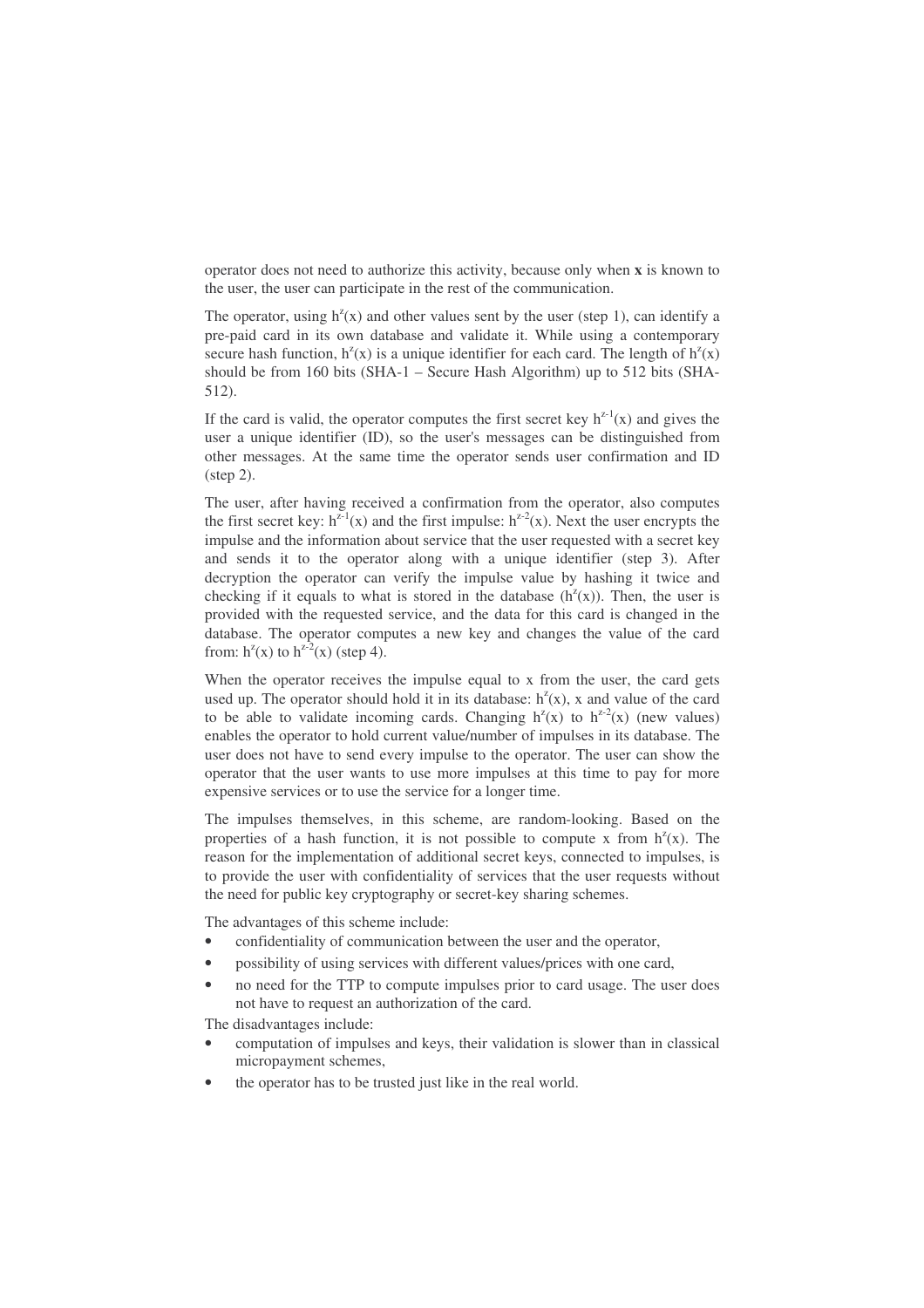#### **3.4 Scheme Based on Pseudorandom Bit Generator**

This scheme is almost the same as the previous one. The only difference is that instead of the hash function, a client uses a cryptographically secure pseudorandom number generator (CSPRBG). The CSPRBG is used for generating binary sequences in the manner described by Blum, Blum & Shub [10], which are treated as impulses or secret keys. The advantage of CSPRBG over hash function is that having  $x_n$  the user can compute  $x_{n+1}$  or  $x_{n+1}$  with the same amount of computation (if the user knows parameters of CSPRBG). If the user does not have these parameters the computation any of the values  $x_{n-1}$  or  $x_{n+1}$  is very difficult (even having  $x_n$ ). This means that the generation and the verification of a key and an impulse take almost the same amount of time.

In this scheme the card consists of the following: secret seed  $-\mathbf{x}$ , card's value, the number of products of CSPRBG –  $z$  (number of impulses on card is  $z/2$ ) and the secret parameters of CSPRBG.

The user shows the operator  $x<sub>z</sub>$  and hash of parameters of CSPRBG (step 1). The confidentiality of this operation can be based on the operator's public key.

The first key could be  $x_{z-1}$  and the first impulse  $x_{z-2}$ . The operator only has to compute  $x_2$  from  $x_{2-2}$  to verify the impulse (step 3). To check if the card is still valid and not used up an operator has to store x and z. The rest of the scheme is the same as in the previous one.

The advantages include:

- the same number of operations to generate key/impulse every time and to verify them,
- the same as in the previous scheme.

The disadvantages are:

- generating proper parameters of CSPRBG is quite complex,
- the computation of the CSPRBG values is not very fast, and poses almost the same problems as public-key cryptosystems.

#### **3.5 Additional feature of schemes**

Another feature of MINX, not commonly found in other micropayment systems, is the possibility to utilize more than one impulse at a time. The price of one unit of some services may be a multiple of the impulse, or a user may want to buy service for longer time / in larger amount. This kind of situation is typical in telecommunications: the user wants to be able to make both local and international calls using one phone card. Another typical situation is when the user wants to buy video-on-demand services for longer period of time (e.g. whole movie) without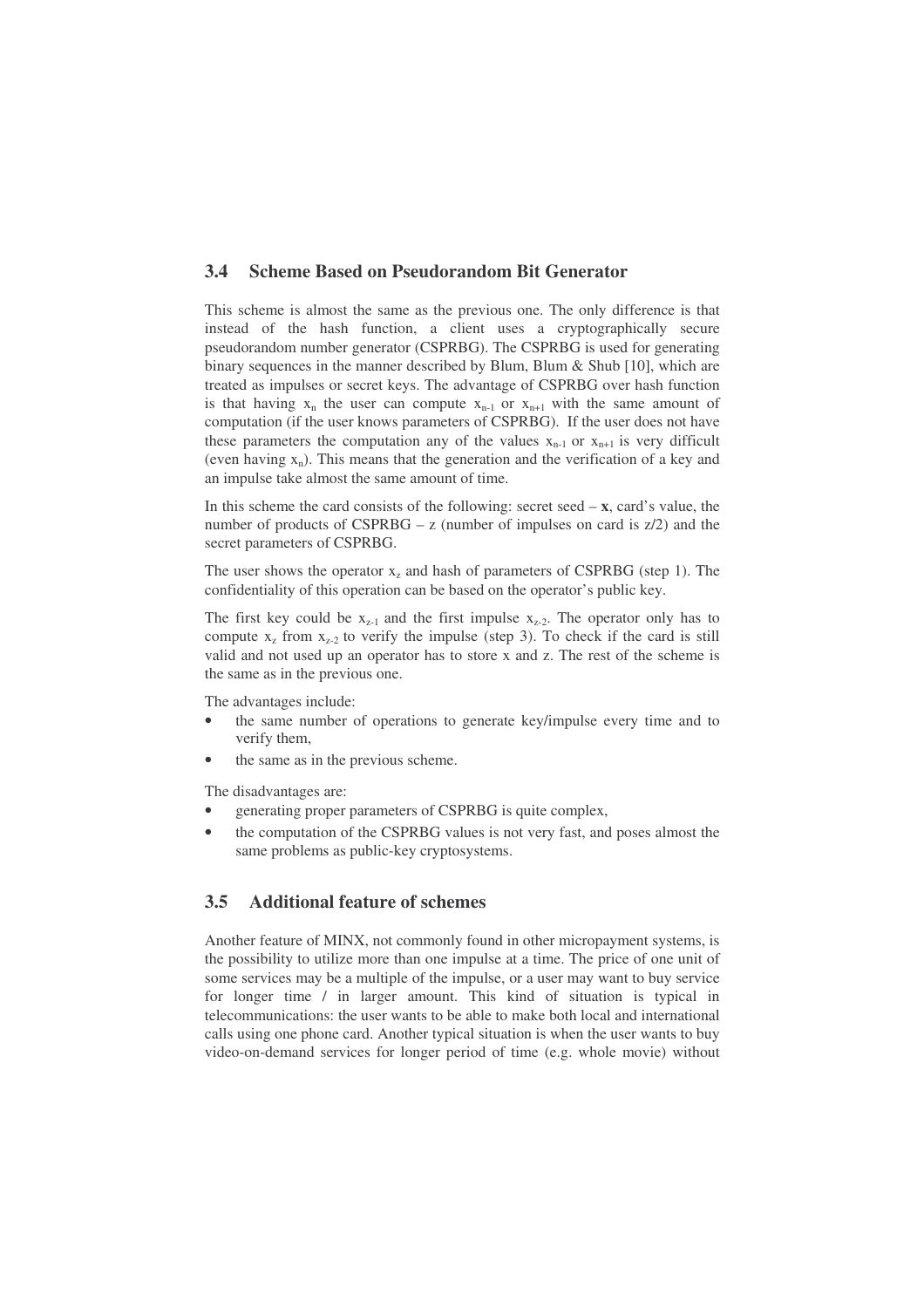having to contact the operator every time the service bought for one impulse expires.

Let's assume that a user has n impulses on a card ready to utilize. Now the user wants to pay for a service that would cost him m impulses. We assume that  $m < n$ , because otherwise buying a service would be impossible. The user sends to the operator h<sup>(n-m-1)\*2</sup>(x) ((n-m-1)\*2'th hash), including in the data sent the information that the user wants to utilize m impulses. The encryption of information is done with hash  $h^{(2^{*}n-1)}(x)$ , using the session key that was previously computed by both the user and the operator. To check the validity of the impulse the operator hashes 2m times the delivered impulse and compares it with the information stored in the operator's database. If the impulse is valid, the operator computes new session key:  $h^{((n-m-1)*2-1)}(x)$  and sends requested service to the user.

A card based on the CSPRNG can be used in the same way (appropriate products of the generator instead of hashes should be computed).



*Fig. 2.* Basic scenario for paying bigger amounts with MINX

This feature of the MINX gives a user a greater flexibility when using a card. Not only can the card be used at any moment, but also different amounts of impulses can be utilized at the same time. This feature makes the card suitable for a wider range of services.

# **4 Security**

The security of both schemes is based on the same assumptions, therefore the security is analyzed for the overall scheme.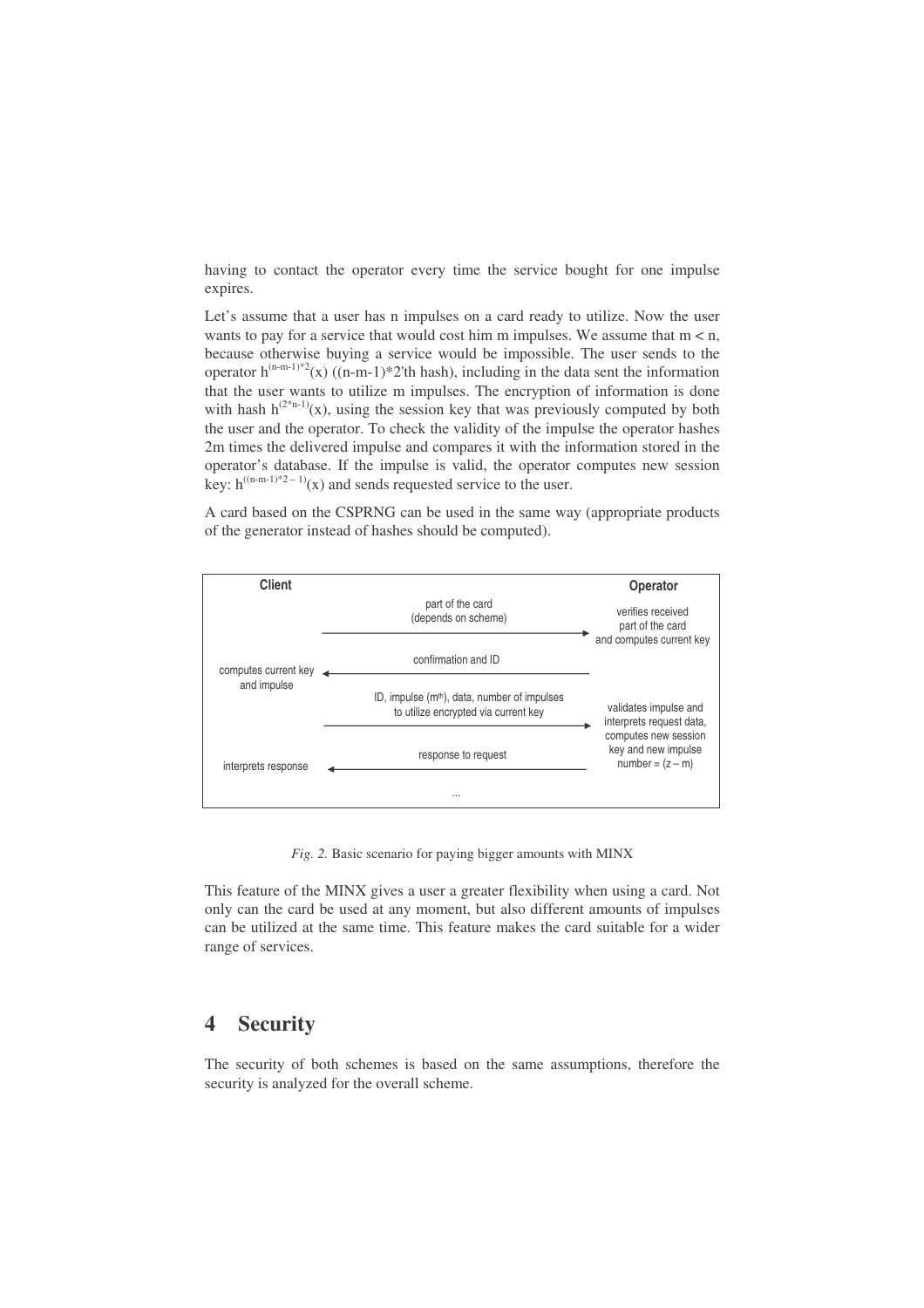Main security assumptions are:

- the operator is trusted,
- the utilized hash function is hard to invert,
- the CSPRBG has properties as in point 3.1.

The security evaluation criteria, discussed below, are based on the proposals included in [4].

#### **4.1 Forgery Prevention**

There are two types of forgery in the proposed schemes: forgery of a card and forgery of an impulse.

In the first case, a malicious user can send a regular request for a validation of a card which is really invalid. If an operator cannot find such a card in its database, the situation is clear: the card is invalid and no validation can be made. No fraud is possible. But there can be a card with the same ID in the database. In this case, the operator computes the session key and sends validation along with ID to the malicious user. Still, the user is not able to use the card: the user is not able to invert hash function or compute following number of the CSPRBG to use it as the key. Therefore, the user cannot decrypt the data sent by the operator. The user is still also not able to compute the proper impulse value. The only situation in which the user can gain anything from guessing hash values from the card is when the user would produce all hashes or CSPRNG products (so all impulses and keys for this card), in proper amount (so their amount is the same or smaller than the operator has in its database). But this is very computationally ineffective and the probability of success is very small (when the operator uses large enough seed). It is even more ineffective for the CSPRBG than for the hash function scheme, because apart from computing impulses and keys, the user has to also find parameters of the pseudorandom generator and then try with all possible seed values. Therefore, the probability of such an attack is very small.

Another similar situation occurs when the user wants to use more impulses than the user's card poses. This is not possible since the operator stores the number of impulses in its database, and marks the card as used when this number reaches zero. At that moment the user has the same chance of deceiving the operator as in the case described earlier.

# **4.2 Double Spending Detection**

The double spending of an impulse is almost impossible in the proposed schemes if a proper hash function or a CSPRBG is chosen (as described in section 3.1). During the transaction an operator is able to check validity of every impulse sent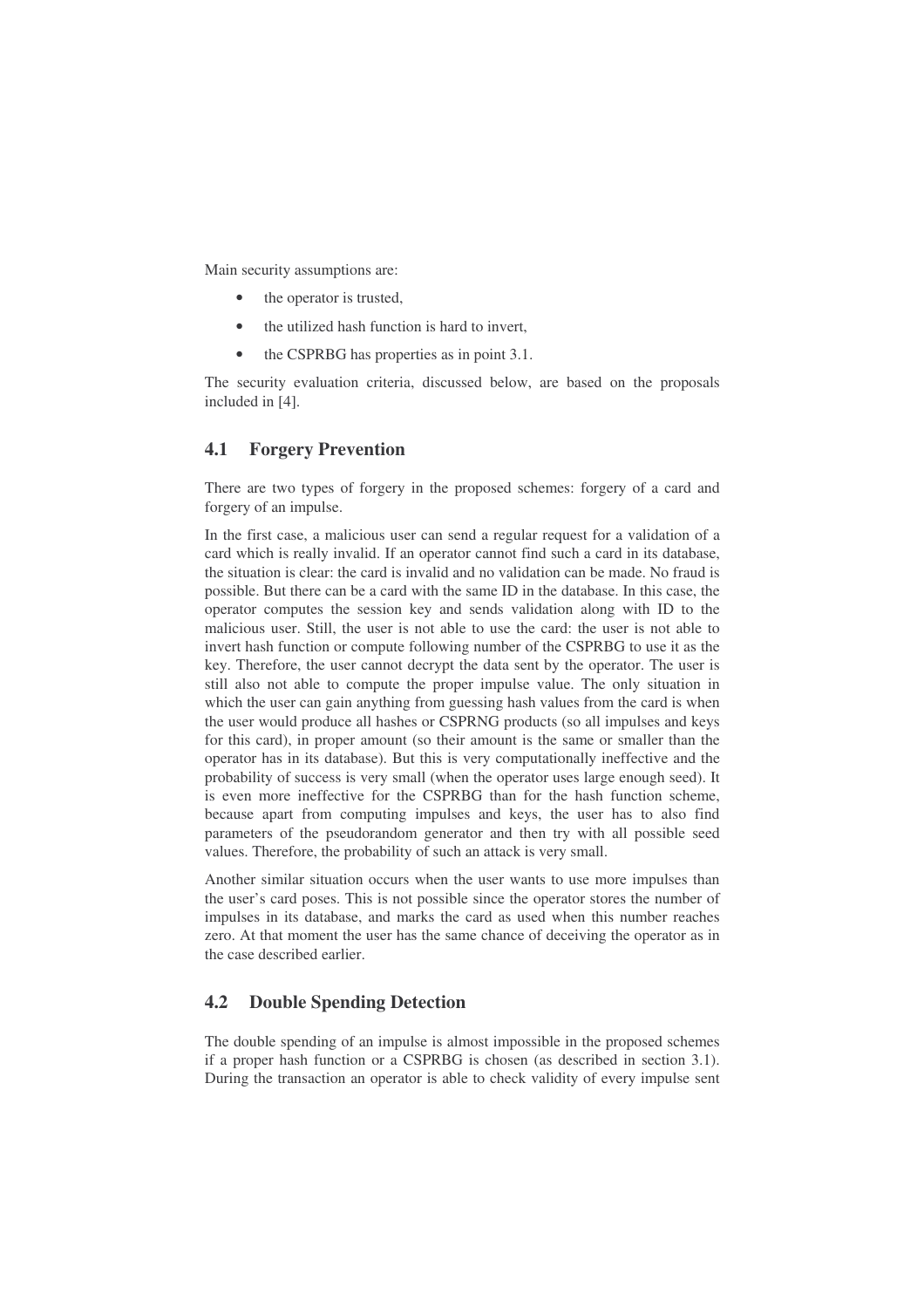by a user. The operator also stores the number of impulses that the user is still able to spend. So, there is no sense in trying to spend the same impulse twice, if the user has a proper card, because the user is restricted in the number of impulses. Moreover, the possibility of having an impulse that is the same as the subsequent one is negligibly small for the proper hash functions and the CSPRBGs. As a result, in the proposed schemes, the double spending detection is immediate and double spending is not only nearly impossible but also non-profitable for the user.

# **4.3 Confidentiality**

A third party can observe only a part of communication between a user and an operator that is not encrypted. As a result, it is only possible to misuse the information contained in the request for validation that the user sends to the operator in open-text. Only important data sent by the user is an initial impulse. If an eavesdropper could invert an impulse and generate a session key or the next impulse, this information would be very useful. However, since the hash function in the proposed scheme should be hard to invert and the generator used should be cryptographically secure, it is not possible. The rest of the communication between the operator and the user is encrypted, so it is secure and no one is able to misuse it.

### **4.4 Anonymity**

The presented schemes also provide users with anonymity. No one observing communication between the user and the operator is able to acquire any information about a service that the user is requesting. It is also not possible to see how much money/impulses the user spent in a current transaction. Only when observing every transaction, especially every request for validity sent by the user to the operator, it is possible to identify how many impulses the user spent in the last transaction. But this problem can be eliminated by not including the number of valid impulses left on the card, in the request for validation. This data is needed only for additional validation of a card, so it is not necessary for the operator. This small change in the scheme equips a user with a complete anonymity against all observers. Unfortunately, the user is not that anonymous to the operator, who knows what services were sent and where. But this obvious disadvantage is reduced by the operator being a trusted party.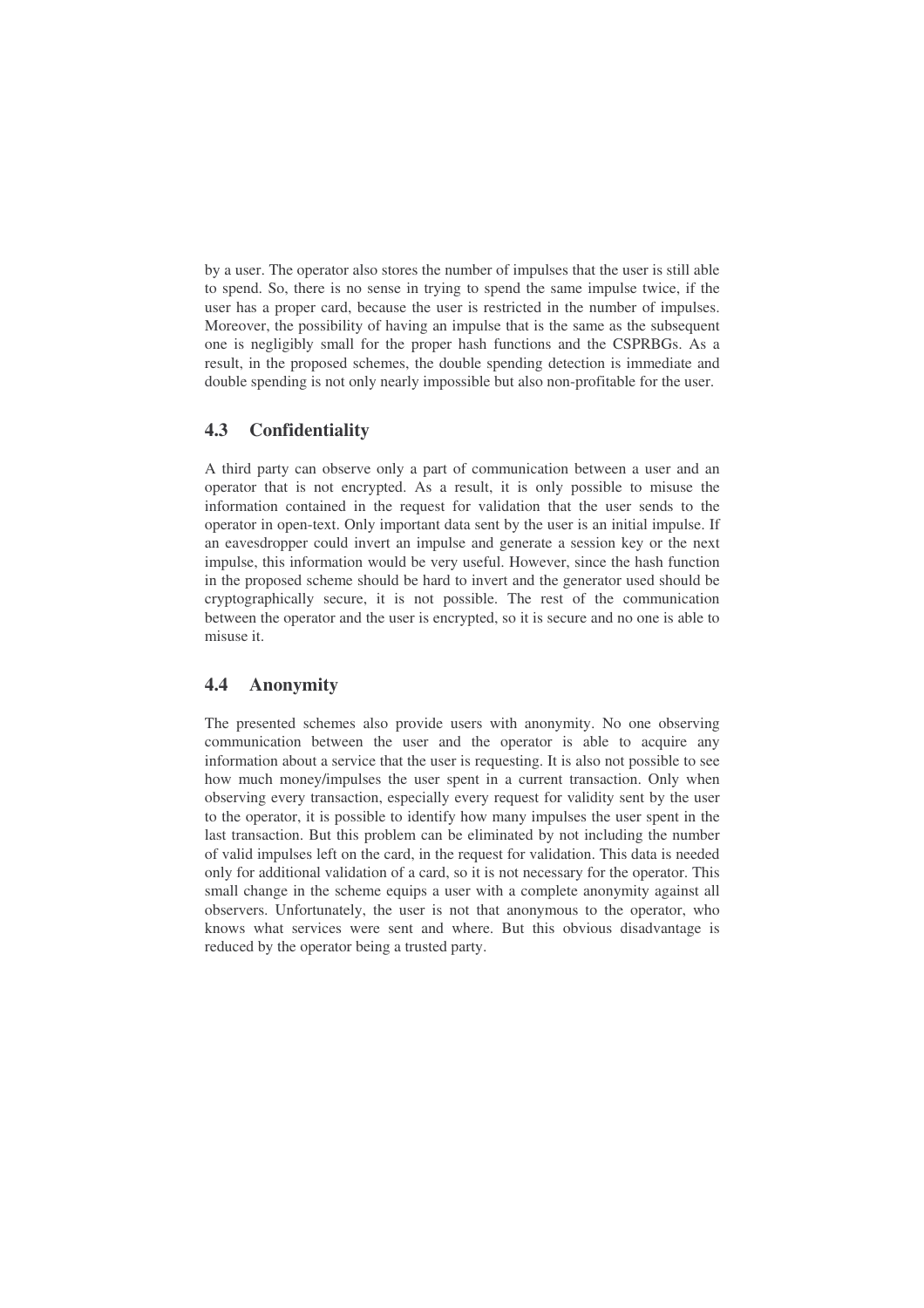# **5 Applications**

There are at least two versions of the potential MINX applications. The first one is based on an independent cryptosystem at the application layer where micropayments are provided. The keys placed on the pre-paid cards are utilized to provide confidentiality for users' requests or operators'responses including security of the transferred content during the payment process.

It is also possible to use the keys from pre-paid cards directly in the existing, well known security protocols like SSL/TLS (Secure Sockets Layer/Transport Layer Security – [3]). In this case (i.e. SSL/TLS), the adequate session key (SSL/TLS MasterKey) is extracted from a pre-paid card and is utilized to provide transaction security according to the admitted context (for example duration time or data volume).

The presented micropayment schemes can be useful in case where users wish to protect their privacy during small, frequent payments. Considering repeated payments via Internet, there is a serious possibility of spying, tracing and profiling users. MINX is the solution for customers who prefer to protect information about their favourite products' preferences and e-commerce habits. Therefore, MINX, as a means of a payment for anonymity, is the next important application field. Implementations of anonymity providing systems equipped with the payments for the services occur very rarely – known systems from state of the art (e.g., Freedom [5]) include payments which can compromise users' privacy. The anonymity service providers will need effective methods for generating revenue, as they would not look for profits from advertisements or user profiling attempts. The MINX micropayment schemes, which protect consumers' anonymity, can be an effective method of payment for Web anonymity service on the Internet. Association of MINX and VAST [9] (*Versatile Anonymous System for Web Users*) – which provide anonymity for individuals browsing WWW pages – seems to be a solid and practical solution for Web privacy. Combination of VAST anonymous Web browsing with MINX anonymous payments for the service is a good proposal for widespread, commercial implementations.

# **6 Conclusions**

The proposed schemes, which are similar to the existing micropayment systems, have distinctive features including: the possibility of using some of the impulses on a card at any time, the possibility of making a payment with the same card for services with different base-unit costs. The card usage is anonymous: a user does not have any public/private key. Transactions do not require the presence of a